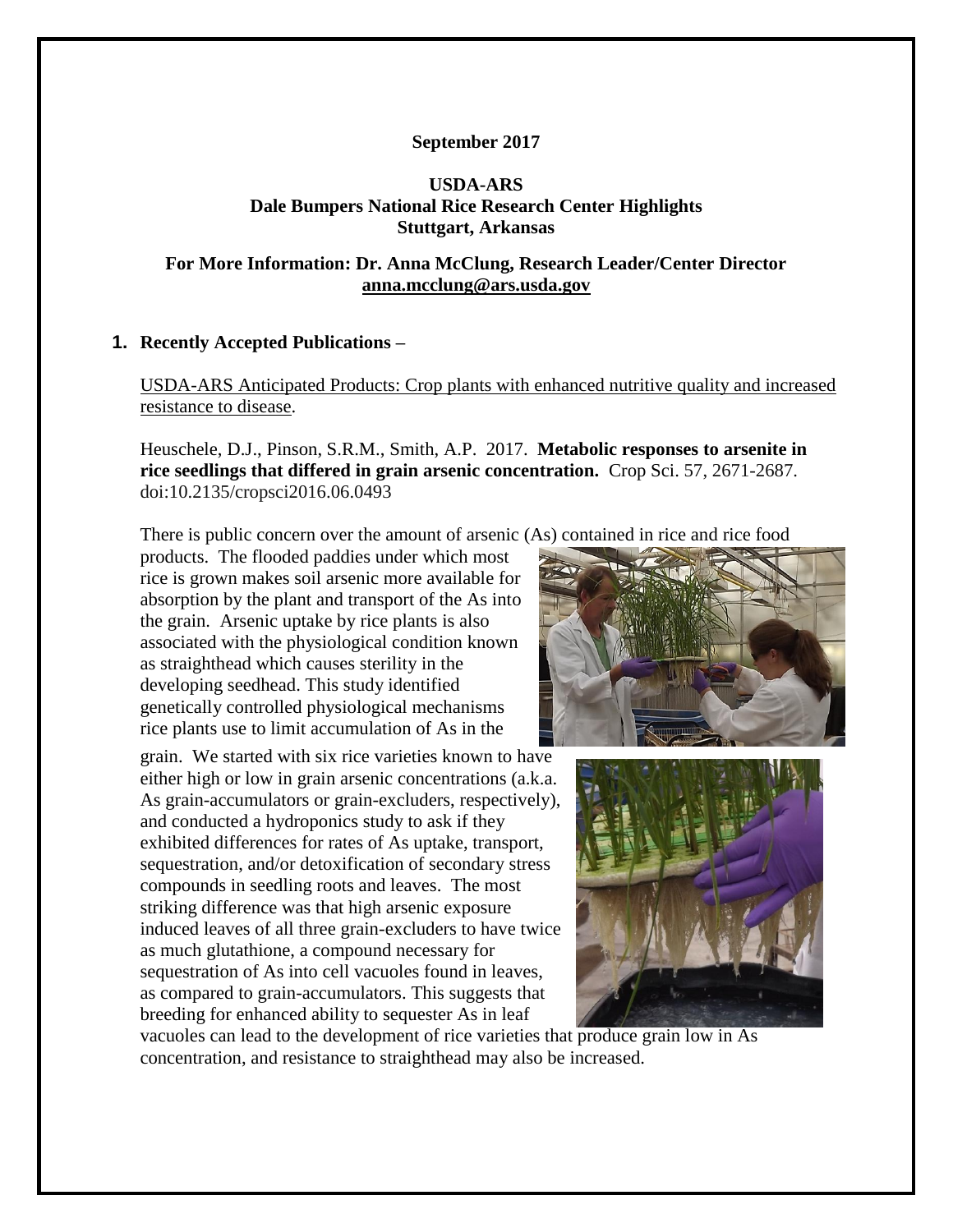## **2. Technology Transfer**

**a. Formal Events:**

**To Non-research Stakeholders**

# **To Research Community**

# **b. Informal Contacts**

On September 7, 2017, Dr. David Gealy consulted with the site manager at a new solar energy installation near Stuttgart, AR regarding anticipated weed management issues at the site.

On Sept. 7-11, 2017, DBNRRC hosted Dr. Scott Maguffin on a collaborative research project with Cornell University, funded by the National Science Foundation, assessing soil processes that transform arsenic, making it available for plant uptake.

On September 8, 2017, Dr. Jai Rohila presented an invited talk to the Department of Biochemistry & Molecular Biology at Oklahoma State University, Stillwater, OK. The audience included faculty, staff, post-docs, graduate and undergraduate students. Dr. Rohila's presentation was entitled "In the field what makes rice tolerate water stress".

On September 14, 2017, Dr. David Gealy hosted three scientists from the National Agriculture and Food Research Organization, Tohoku Agricultural Research Center in Japan. The visitors toured the DBNRRC facilities and participated in a roundtable discussion with rice experts from DBNRRC and University of Arkansas to discuss production practices, weed management, and economics of rice-soybean rotations used in Arkansas and the southern USA.

From September 17 – 19, 2017, Dr. Yulin Jia and his staff hosted Dr. Qinghua Pan

and Ms. Ling Wang, Plant Pathologists from South China Agricultural University, Guangzhou, China. On September 18, Dr. Pan gave a seminar titled 'One Concept, Two Loci, Three Aspects, and Four Perspectives-A Case Study on Gene-for-Gene Interactions in the Rice Blast Pathosystem' followed by a round table discussion and building and field tour.